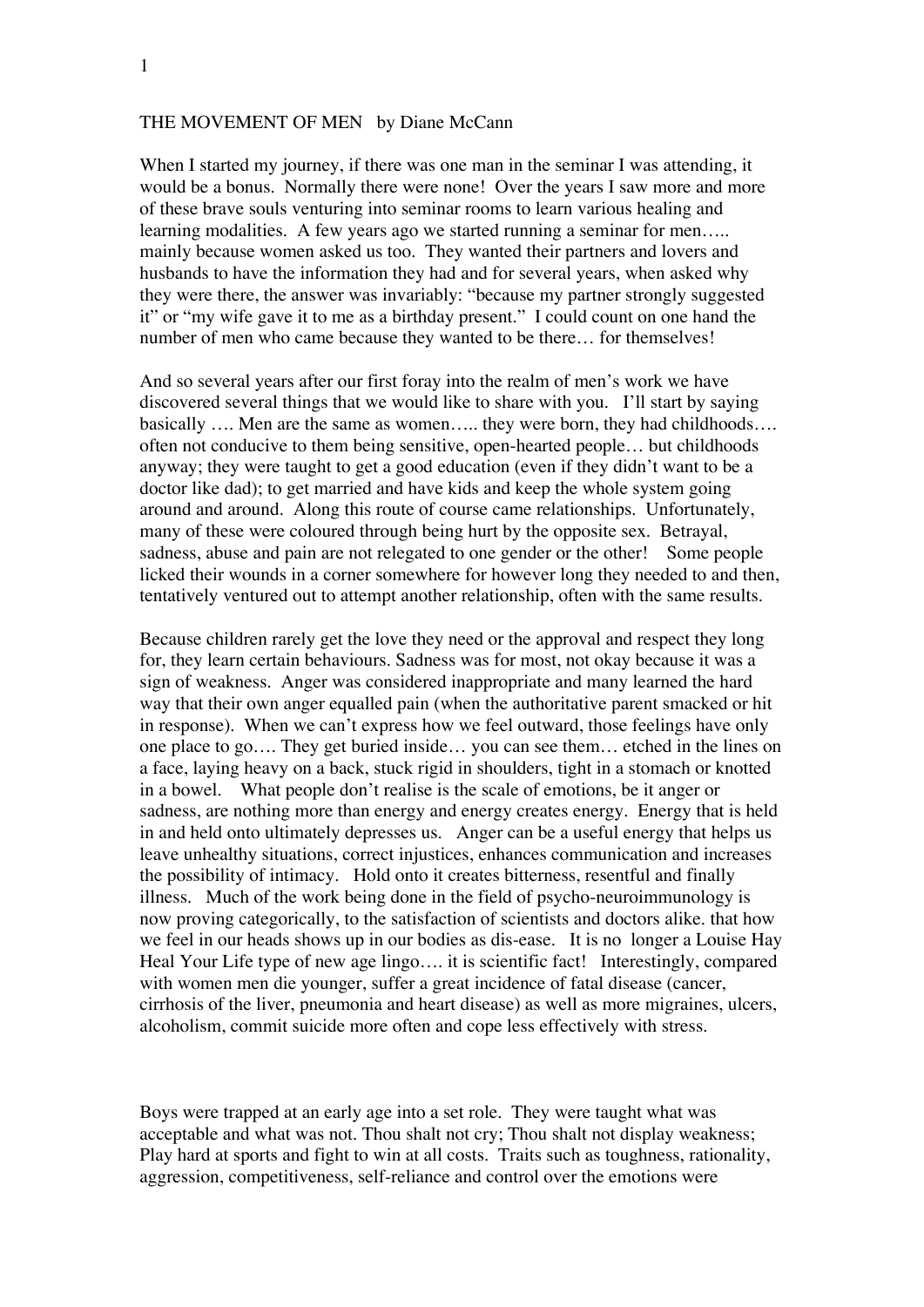considered to be positive for the male gender whereas tenderness, emotional sensitivity, dependence, openness to experience and vulnerability were negative. In the majority of households the male was dominant. He never cracked, despite the stress. He was always a superb lover and we knew he was because we watched him in endless variations of the same theme, John Wayne, James Bond, Clint Eastwood, Michael Douglas, Antonio Banderes. Always perfect… always sure of himself…. Always in control of the woman, the money and the situation.

Are they really though? Many of the men we have worked with admit they learned early to put on the masks…. Indifference – "I don't need anyone" …. Selfsufficiency.... "I can manage on my own"... Darkness - "Don't come near me"... Intellectual – "I am too educated to feel" … even… Spiritually enlightened – "I am past needing relationships on my karmic journey now!" All these masks hide people who are very alone and deal continually with the concurrent loneliness and who can't let people near with a few more commandments under their belt and in their psyche as men (From Peyton Bailey's: Men: A book for women; Avon Books 1978.) Thou shall not need affection, gentleness or warmth, Thou shall comfort but not desire comforting, Thou shall touch but not be touched, Thou shall be steel, not flesh Thou shall be inviolate in your manhood, Thou shall stand alone.

 My experience with the fronts that people present coincides with the Course In Miracles approach. There are only two ways of being – loving or crying for help. Unfortunately what happens to the child, especially boys, is that they learn to go into their heads in order to turn off the pain in their hearts. It is only through the brain that they can escape the reality of not getting what they needed and learn to survive the painful emptiness of childhood. As teenagers this energy is lowered into the genitals and sex then gets used as a way of attempting to connect and for many people, this pattern continues into adulthood. Often with no filling of the void however.

Our friend, Ken Druck, the grandfather of the men's movement in the US says that there are several areas in which men keep secrets. Let's look at them.

## **1. Men secretly yearn for their father's love and approval.**

This is true, no matter whether the parent is alive, dead or estranged. Listen to the song by Mike and the Mechanics 'The Living Years' and see if that doesn't ring some bells. If you are a father, tell your son that you love him and you are proud of him today. If you are a son, tell your father the same thing. Men of yesterday weren't taught to share their feelings, but underneath those crusty exteriors, there is someone who can learn. Don't wait for them to do it… you may wait forever. I always say that the one who is the most enlightened must end the quarrel or make the first move and right now… that's you because you're reading this! How willing are you to heal the relationship with your father/son?

### **2. Men hide their desire for friendship and support from other men.**

Some men will have close relationships with women but often men's male friends are the husbands of their wife's friends. Even though they really want it, not many men have close intimate friends they can share with on a heart level. Australia is a very homophobic country and the idea of hugging another man is not in most people's paradigms. My father was in his 70s before he had his first male hug… how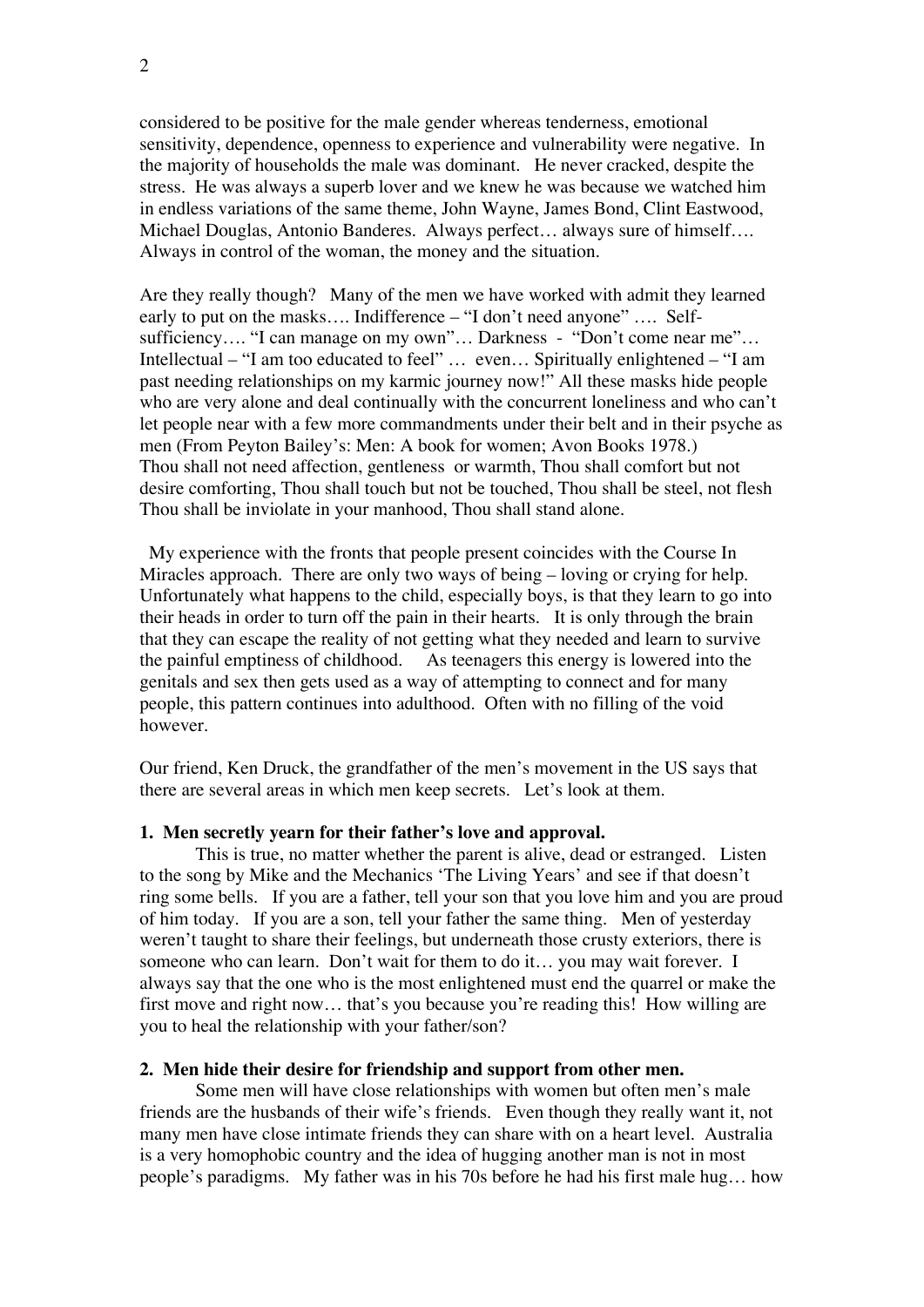sad. In Bali and other Eastern countries the boys and men walk down the street with their arms around each other. They have no inhibitions. Also on this note: check how you hug when you do. Do you squeeze the life out of the person you are hugging? Do you pat? If so stop doing both and just hold the other person gently and breathe together. It feels so different. Also consider joining a men's group on a regular basis where you can share and support with other men. This time is about being real and you can only be real when you claim all of your feelings and heal the little boy within. Can you acknowledge that little boy and catch yourself when you move into being him instead of the grown up?

## **3. Men use the workplace as a major burial ground for their secrets.**

Work can be a source of enormous fulfilment. The danger is that men define themselves almost solely on the basis of what they do for a living. We all know the story of the man who is upset and goes off into his cave and hammers some nails, well, hammering nails is one thing but a job is just a job. It is not who you are as a man. If you lost the job tomorrow, what would you feel? Excited, scared, embarrassed? It is said that 70% of people hate their jobs and wait for the weekend to do what they love to do. That is crazy. Don't take your work home and if it is imperative, set limits. If you are in a relationship it is a sure fire way of losing it. Chances are once you really wanted your partner to love you so you put all your energy into making that happen, the phone calls, the flowers, the romance. The challenge is that once achieved, the next step is work to give them what you think they want. Forget about the flowers, the romance etc. Most people in relationships we know would rather have a partner who cares and is there than a workaholic. Breadwinner's love isn't enough! Who would you be, minus your job?

### **4. Men are more dependent on women than they admit.**

Men strive to present themselves as strong and independent. Women outlive men. When the wife does die first, men wish to remarry more so than women do. Look at this dependency and ensure it is not co dependency which is a dangerous thing. Also know that patterns in relationships begin with mothers and men need to heal that first primary relationship in order to have relationships in the future that are fulfilling and totally satisfying. Men rarely discuss their unresolved feelings about their mothers with other women, these emotions are often hidden away out of our awareness. Yet a large part of what men expect from women and of themselves as men, dates back to childhood experiences with the mother. What do you expect from your partner and how similar is it to what your dad expected?

#### **5. Men deny themselves the right to feel uncertain, fearful and hurt.**

Men need to learn that showing emotion is becoming more and more necessary, for their own health and the health of their relationships. When things go wrong it is safe to feel the feelings.. To believe that you are a strong impenetrable male and you don't need to feel your feelings is the surest way to ill health and depression. A lot of men's fear comes from judgement at the hands of other men. Men are more sensitive to what other men think, especially if they leave behind the carefully crafted exterior and actually show the uncertainty and fear and hurt. There is a wall of ignorance prevents us from having the opportunity to get to know other men in ways that permit a mutual exchange of feelings. What prevents you from sharing on an intimate level with other men?